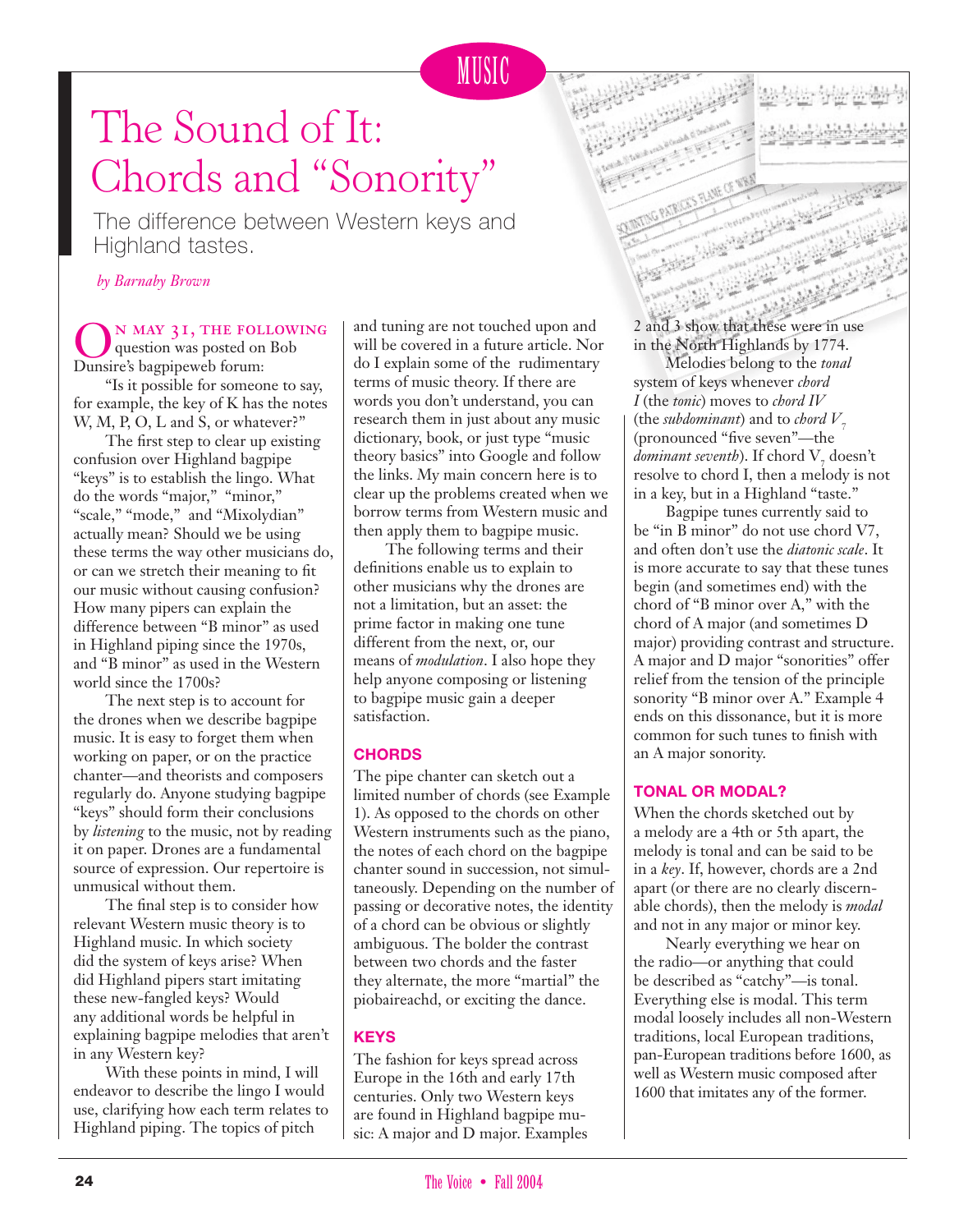

MUSIC

F#m Gmai7/A



Example 1. *These are the Western chords that are implied in High*land pipe music. The white notes are harmonics of the drone, and the *black notes are sounded in succession by the melody. They are named using guitarists' shorthand: Bm7/A is pronounced "B minor 7 over A"; F#m is "F sharp minor"; and Gmaj7/A is "G major 7 over A".* 

A7

D

Em/A

 $Bm7/A$ 

GIA

A

Example 2. *This is the key of D major, because the chords implied by the melody move between D, and G/A or A7. Tunes like* Amazing Grace *might be harmonized in D major, but as the melody omits the notes C and G, it is more accurately described as D-pentatonic. (Patrick McDonald,* The Patrick Mc-Donald Collection, North Highland Reels or Country Dances*, 1774, No.11.)*

Δ7

Example 3. *This is the closest that the Highland bagpipe gets to the Western key of A major. G natural is almost completely omitted, and the chords* 

Example 4. *Two ingredients—a pentatonic scale (omitting G and D), and alternating chords of Bm7 and A—create a B minor taste. This is not in the Western key of B minor, because the alternating chords are a 2nd apart, not a 4th or 5th. (Donald MacDonald,* A collection of quicksteps, strathspeys, reels & jigs*, 1828, page.34)*

## **SCALES**

The 12 Western modes and the 24 major and minor keys share a 7-note scale. This is known as the *diatonic scale* and (like the white keys of the piano) is made up of 5 whole tones and 2 *semitones*. Highland music, however, often avoids semitones, preferring steps of minor thirds and whole tones (like the black keys of the piano). Examples 4 and 5 are *pentatonic*—with no semitones—and Examples 7 and

8 are *hexatonic*—with one semitone.

In both Highland music and Western music, notes are left in reserve in order to allow the composer to change taste, or key. In musical function, the full set of 7 notes in Highland music corresponds to the *chromatic scale*, or the full set of 12 notes in Western music.

Melodies that use the same scale (or *pitch collection*) can be in different 'modes' or 'tastes.' Naming the notes

of the scale is therefore only part of the story. We must also state which notes carry the weight of the melody, the ones that are there for decoration, and the ones that don't belong there at all but might appear for fun. The relative importance of each note in a scale is called the *pitch hierarchy*.

## **THE 12 WESTERN MODES**

In the eighth century, a system of 8 "church" modes emerged to classify Gregorian chant. In 1547, these were expanded to 12 in order to classify polyphony. These modes do not describe bagpipe music, and none of their names are useful without substantial modification.

Example 7 is not really "A Mixolydian" because it doesn't finish on A; and to describe Example 4 as "B Aeolian," or Example 6 as G Lydian, is even more tenuous. The drones make B and low G so dissonant, there is no sense of repose.

Tunes ending on E have been described as "E Dorian." But this, too, is misleading because the melodies are often hexatonic (excluding C), and so not really in any 7-note mode, and many tunes with a similar taste to those ending on E, don't end on E—like in Example 8. The final note of a melody is fundamental to the definition of a Western mode but often irrelevant to the Highland taste. For these reasons, using Western modes to describe bagpipe music is, at best, problematic.

## **SONORITY**

I've introduced two terms—*sonority* and *taste*—in order to reduce the confusion created when we describe Highland music using terms established for other traditions. Without them, we either misrepresent our music, or undermine the clarity of existing terms when we communicate with the non-piping world.

Sonorities are the Highland equivalent of Western chords They are the building blocks of modal bagpipe melodies, just as chords are